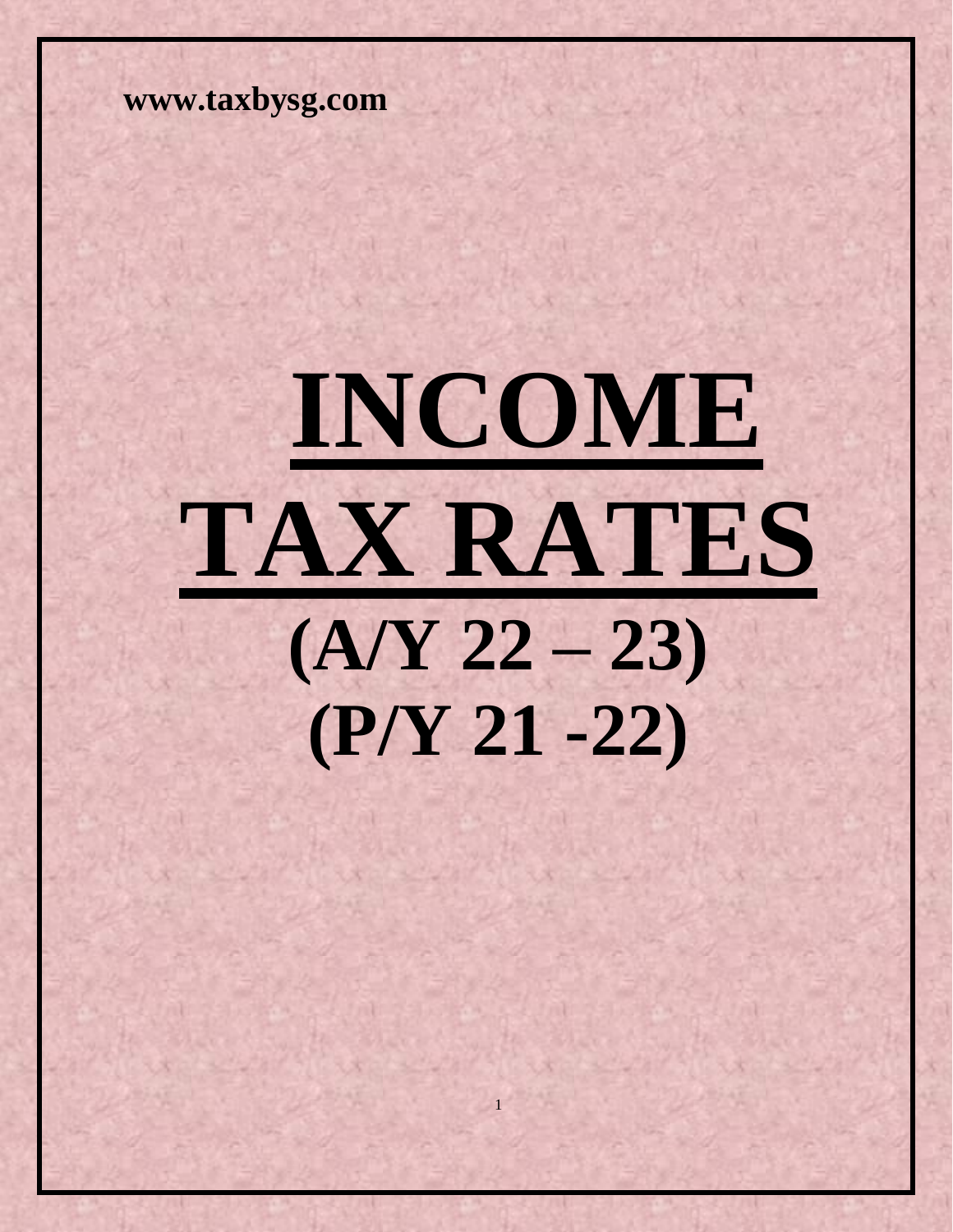#### **INDIVIDUAL**

| <b>Person</b>                                | <b>Exemption</b> | <b>General Tax Rates</b>                     |                  | <b>Surcharge</b>                 |  |
|----------------------------------------------|------------------|----------------------------------------------|------------------|----------------------------------|--|
|                                              |                  | <b>Slab Income</b>                           | Rate             | <b>Total Income</b><br>Rate      |  |
|                                              |                  |                                              | <b>Nil</b>       |                                  |  |
| 1. INDIVIDUAL<br>(Other than $2 \& 3$ below) | 2,50,000         | $0 - 2,50,000$<br>$> 2,50,000$ upto 5,00,000 | 5%               |                                  |  |
|                                              |                  | $> 5,00,000$ upto 10,00,000                  | 20%              |                                  |  |
|                                              |                  | >10,00,000                                   | 30%              |                                  |  |
| 2. Senior Citizen                            |                  |                                              |                  |                                  |  |
| (Resident & min 60 yrs                       | 3,00,000         | $0 - 3,00,000$                               | <b>Nil</b>       |                                  |  |
| & less than 80 yrs any                       |                  | $>3,00,000$ upto 5,00,000                    | 5%               | $> 50$ lakhs<br>$: 10\%$         |  |
| time in $p/y$ 21-22)                         |                  | $>5,00,000$ upto 10,00,000                   | 20%              |                                  |  |
|                                              |                  | >10,00,000                                   | 30%              | $>1$ crore<br>$: 15\%$           |  |
|                                              |                  |                                              |                  |                                  |  |
|                                              |                  |                                              |                  | $: 25\%$<br>$> 2$ crore          |  |
| <b>3. Super Senior Citizen</b>               | 5,00,000         | $0 - 5,00,000$                               | <b>Nil</b>       |                                  |  |
| (Resident & min 80 yrs                       |                  | $> 5,00,000$ upto $10,00,000$                | 20%              | $> 5$ crore<br>$: 37\%$          |  |
| any time in $p/y$ 21-22)                     |                  | >10,00,000                                   | 30%              |                                  |  |
|                                              |                  |                                              |                  | Income $u/s$ 111A &              |  |
|                                              |                  |                                              |                  | 112A surcharge @<br>10%/15% only |  |
| <b>HUF</b>                                   | 2,50,000         | $0 - 2,50,000$<br>$> 2,50,000$ upto 5,00,000 | <b>Nil</b><br>5% |                                  |  |
|                                              |                  | $> 5,00,000$ upto 10,00,000                  | 20%              |                                  |  |
|                                              |                  | >10,00,000                                   | 30%              |                                  |  |
|                                              |                  |                                              |                  |                                  |  |
| <b>NEW TAX SYSTEM</b>                        |                  |                                              |                  |                                  |  |
| $u/s$ 115BAC                                 | 2,50,000         | $0 - 2,50,000$                               | <b>Nil</b>       |                                  |  |
|                                              |                  | $> 2,50,000$ upto 5,00,000                   | $5\%$            |                                  |  |
| <b>ALL Individual / HUF</b>                  |                  | $> 5,00,000$ upto 7,50,000                   | 10 %             |                                  |  |
| (Resident or NR)                             |                  | $> 7,50,000$ upto $10,00,000$                | 15%              |                                  |  |
|                                              |                  | $>10,00,00$ upto12,50,000                    | 20%              |                                  |  |
|                                              |                  | $>12,50,000$ upto 15,00,000                  | 25%              |                                  |  |
|                                              |                  | >15,00,000                                   | 30%              |                                  |  |
|                                              |                  |                                              |                  |                                  |  |
|                                              |                  |                                              |                  |                                  |  |

**Sec 87A : Rebate of Income Tax applicable**

 **INDIVIDUAL + TI upto 5 lakhs + Resident + Max 12,500 + Excl Tax of LTCG u/s 112A**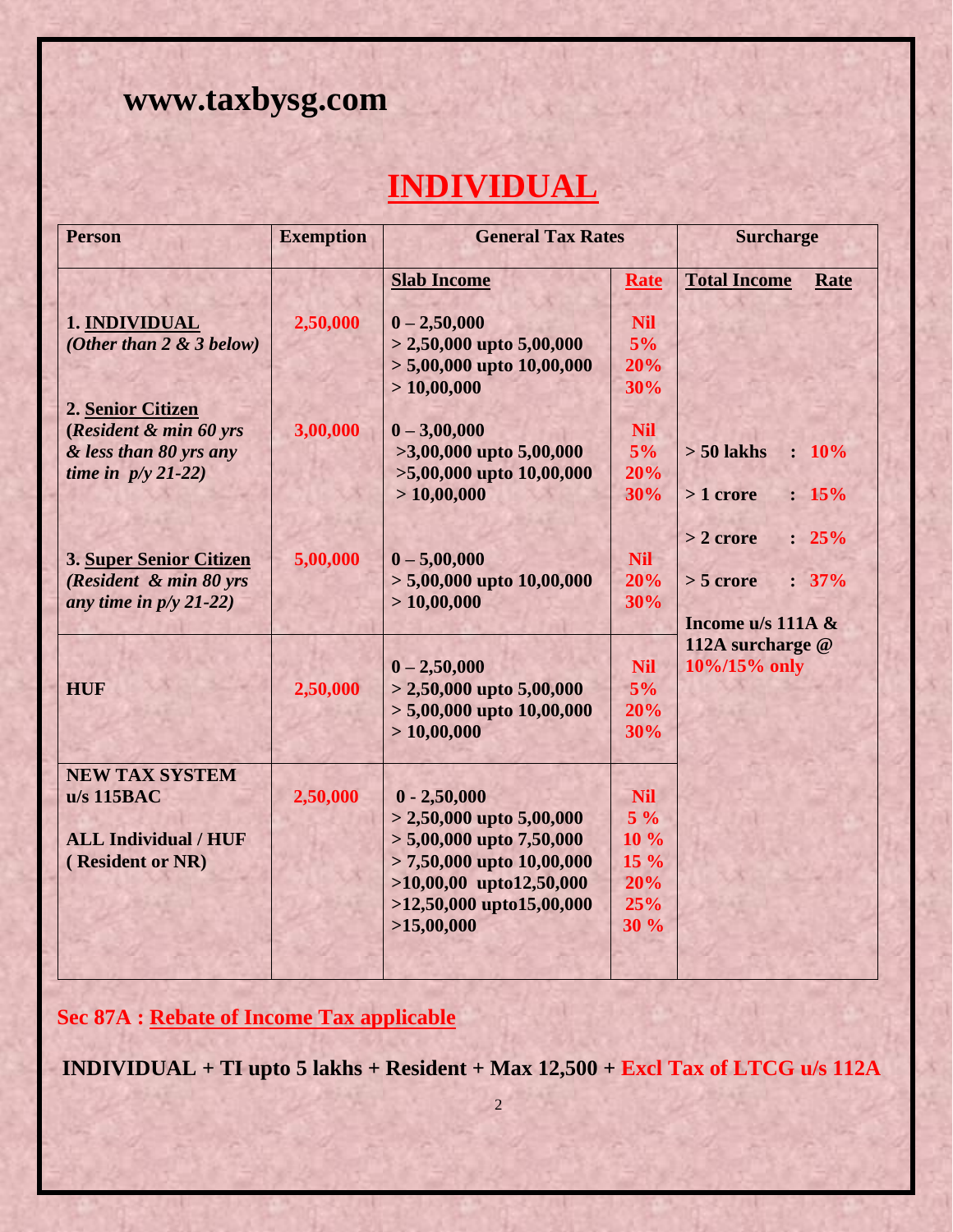### **AOP/BOI/AJP**

| <b>Person</b> | <b>Exemption</b> | <b>General Tax Rates</b>                                  |            | <b>Surcharge</b>                                                                 |                |            |
|---------------|------------------|-----------------------------------------------------------|------------|----------------------------------------------------------------------------------|----------------|------------|
| AOP, BOI, AJP | 2,50,000         | $0 - 2,50,000$                                            | <b>Nil</b> | $> 50$ lakhs :                                                                   |                | 10%        |
|               |                  | $> 2,50,000$ upto 5,00,000<br>$> 5,00,000$ upto 10,00,000 | 5%<br>20%  | $>1$ crore                                                                       | $\ddot{\cdot}$ | 15%        |
|               |                  | >10,00,000                                                | 30%        | $> 2$ crore                                                                      | $\ddot{\cdot}$ | 25%<br>37% |
|               |                  |                                                           |            | $> 5$ crore<br><b>Income u/s 111A &amp; 112A</b><br>surcharge @ $10\%/15\%$ only |                |            |

## **COMPANY**

| <b>Person</b>                     | <b>Exemption</b> | <b>General Tax Rates</b>                     |     | <b>Surcharge</b>                    |  |
|-----------------------------------|------------------|----------------------------------------------|-----|-------------------------------------|--|
| <b>Domestic</b><br><b>Company</b> | <b>Nil</b>       | <b>Turnover upto 400cr</b><br>in $p/y$ 19-20 | 25% | $>1$ cr upto 10 cr :<br>$7\%$       |  |
|                                   |                  | Covered u/s 115BA                            | 25% | $>10$ crore<br>$\therefore$ 12%     |  |
|                                   |                  | <i>*Covered u/s 115BAA</i>                   | 22% |                                     |  |
|                                   |                  | <i>*Covered u/s 115BAB</i>                   | 15% | <b>*flat 10%</b>                    |  |
|                                   |                  | <b>Other case</b>                            | 30% |                                     |  |
| Foreign<br>company                | <b>Nil</b>       |                                              | 40% | > 1cr upto 10 cr : $2\%$            |  |
|                                   |                  |                                              |     | $>10$ crore<br>5%<br>$\ddot{\cdot}$ |  |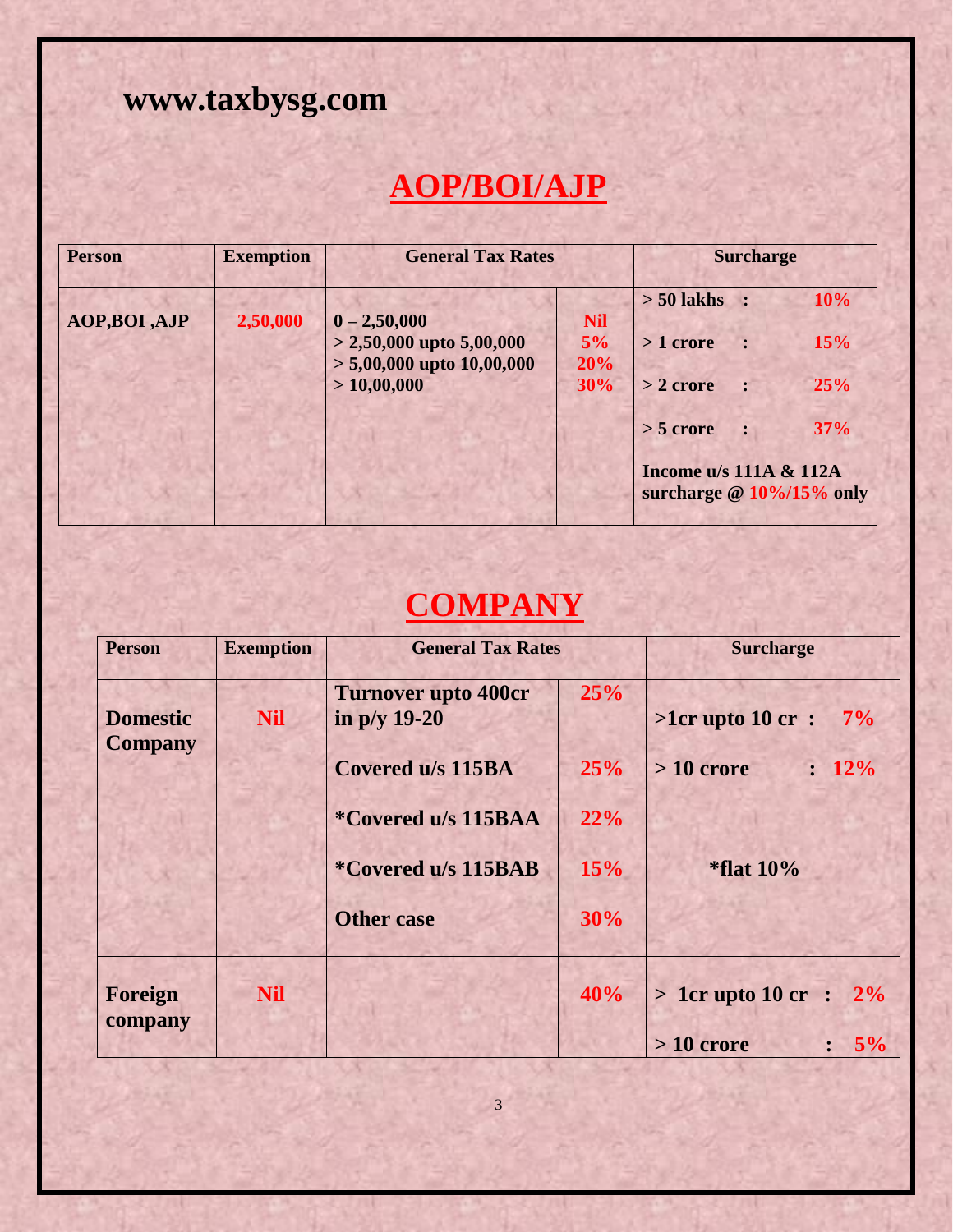## **OTHER PERSONS**

| <b>Person</b>                                                                                    | <b>Exemption</b> | <b>General Tax Rates</b>                          |                   | <b>Surcharge</b>       |  |
|--------------------------------------------------------------------------------------------------|------------------|---------------------------------------------------|-------------------|------------------------|--|
| Firm                                                                                             | <b>Nil</b>       | 30%                                               |                   | $>1$ crore<br>$: 12\%$ |  |
| <b>Local Authority</b>                                                                           | <b>Nil</b>       | 30%                                               |                   | $>1$ crore<br>$: 12\%$ |  |
| <b>Co-Op. Society</b><br><b>NOT</b> covered<br>under New<br><b>Taxation system</b><br>u/s 115BAD | <b>Nil</b>       | $0 - 10,000$<br>$>10,000$ upto 20,000<br>> 20,000 | 10%<br>20%<br>30% | $>1$ crore<br>$: 12\%$ |  |
| <b>Co-op. Society</b><br><b>COVERED</b><br>under New<br><b>Taxation system</b><br>u/s 115BAD     | <b>Nil</b>       | <b>No slab Rates</b>                              | 22%               | 10%                    |  |